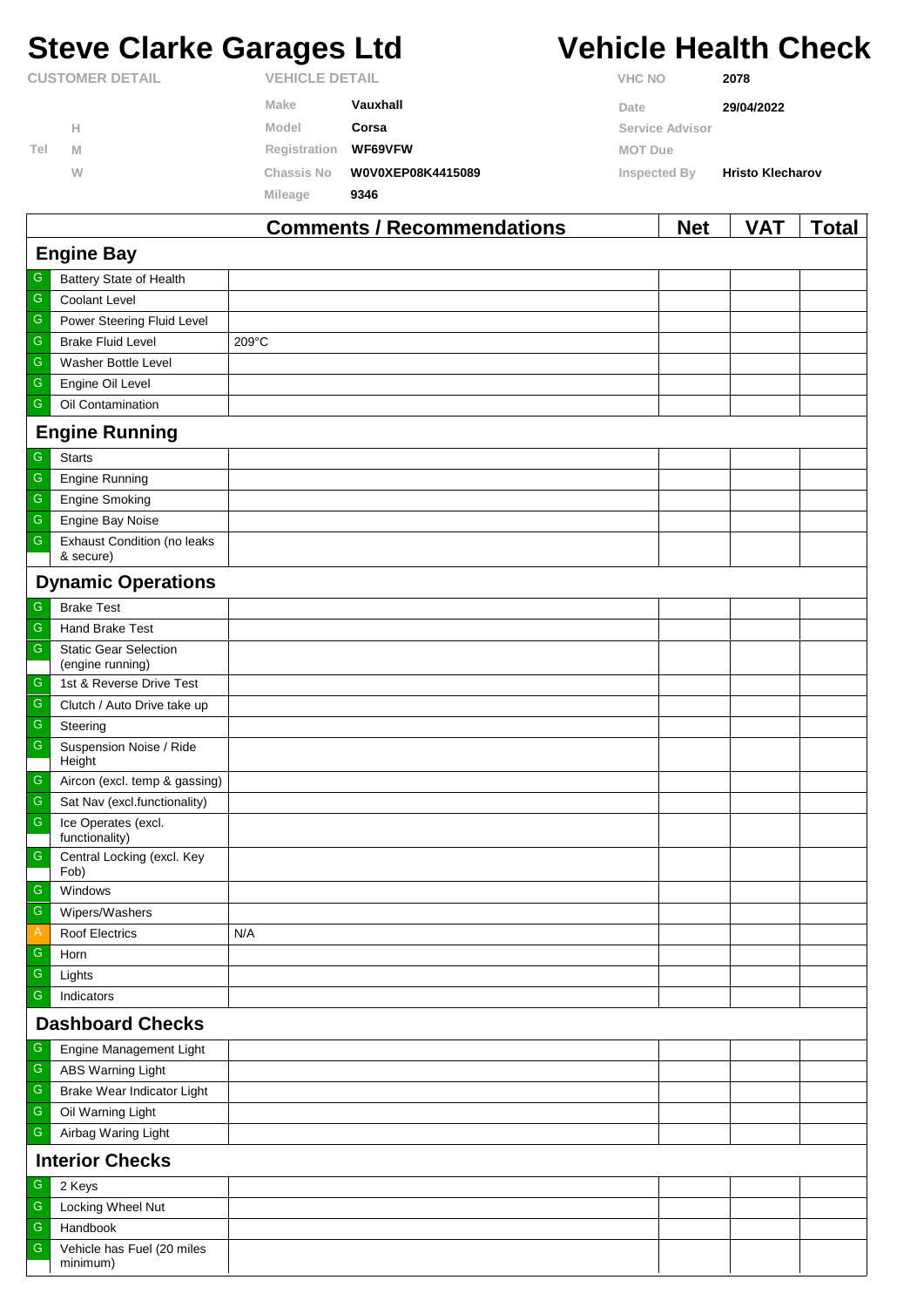## **Steve Clarke Garages Ltd Vehicle Health Check**

| <b>CUSTOMER DETAIL</b> |   | <b>VEHICLE DETAIL</b> |                   | <b>VHC NO</b>          | 2078                    |  |  |
|------------------------|---|-----------------------|-------------------|------------------------|-------------------------|--|--|
|                        |   | Make                  | Vauxhall          | Date                   | 29/04/2022              |  |  |
|                        | н | Model                 | Corsa             | <b>Service Advisor</b> |                         |  |  |
| Tel                    | M | Registration          | <b>WF69VFW</b>    | <b>MOT Due</b>         |                         |  |  |
|                        | W | <b>Chassis No</b>     | W0V0XEP08K4415089 | Inspected By           | <b>Hristo Klecharov</b> |  |  |
|                        |   | Mileage               | 9346              |                        |                         |  |  |

|              |                             | <b>Net</b>   | <b>VAT</b> | Total |      |  |  |
|--------------|-----------------------------|--------------|------------|-------|------|--|--|
| $\mathsf{A}$ | Tyre Repair Kit             | N/A          |            |       |      |  |  |
| $\mathsf{G}$ | <b>Tool Kit</b>             |              |            |       |      |  |  |
|              | <b>Documentation</b>        |              |            |       |      |  |  |
| $\mathsf{G}$ | V5 Registration Certificate |              |            |       |      |  |  |
| $-$ G        | Valid MOT                   | 27/09/2022   |            |       |      |  |  |
| $\mathsf{G}$ | <b>HPI Checked</b>          |              |            |       |      |  |  |
| $\mathsf{G}$ | No Outstanding Safety       |              |            |       |      |  |  |
|              | Recalls                     |              |            |       |      |  |  |
|              |                             | <b>Total</b> | 0.00       | 0.00  | 0.00 |  |  |

| <b>Tyres</b> |     | <b>Tread (mm) Manufacturer Size</b> | <b>Comments/Recommendations</b> |
|--------------|-----|-------------------------------------|---------------------------------|
| G N/S Front  | 5.0 |                                     |                                 |
| G N/S Rear   | 5.0 |                                     |                                 |
| G O/S Front  | 5.0 |                                     |                                 |
| G O/S Rear   | 5.0 |                                     |                                 |
| G Spare      | 7.0 |                                     |                                 |
|              |     |                                     |                                 |

### **Photos**



Vehicle has Fuel (20 miles minimum) - Tool Kit - Image 1 of 2 Tool Kit - Image 2 of 2



2 Keys - Image 1 of 1 Locking Wheel Nut - Image 1 of 1 Handbook - Image 1 of 1